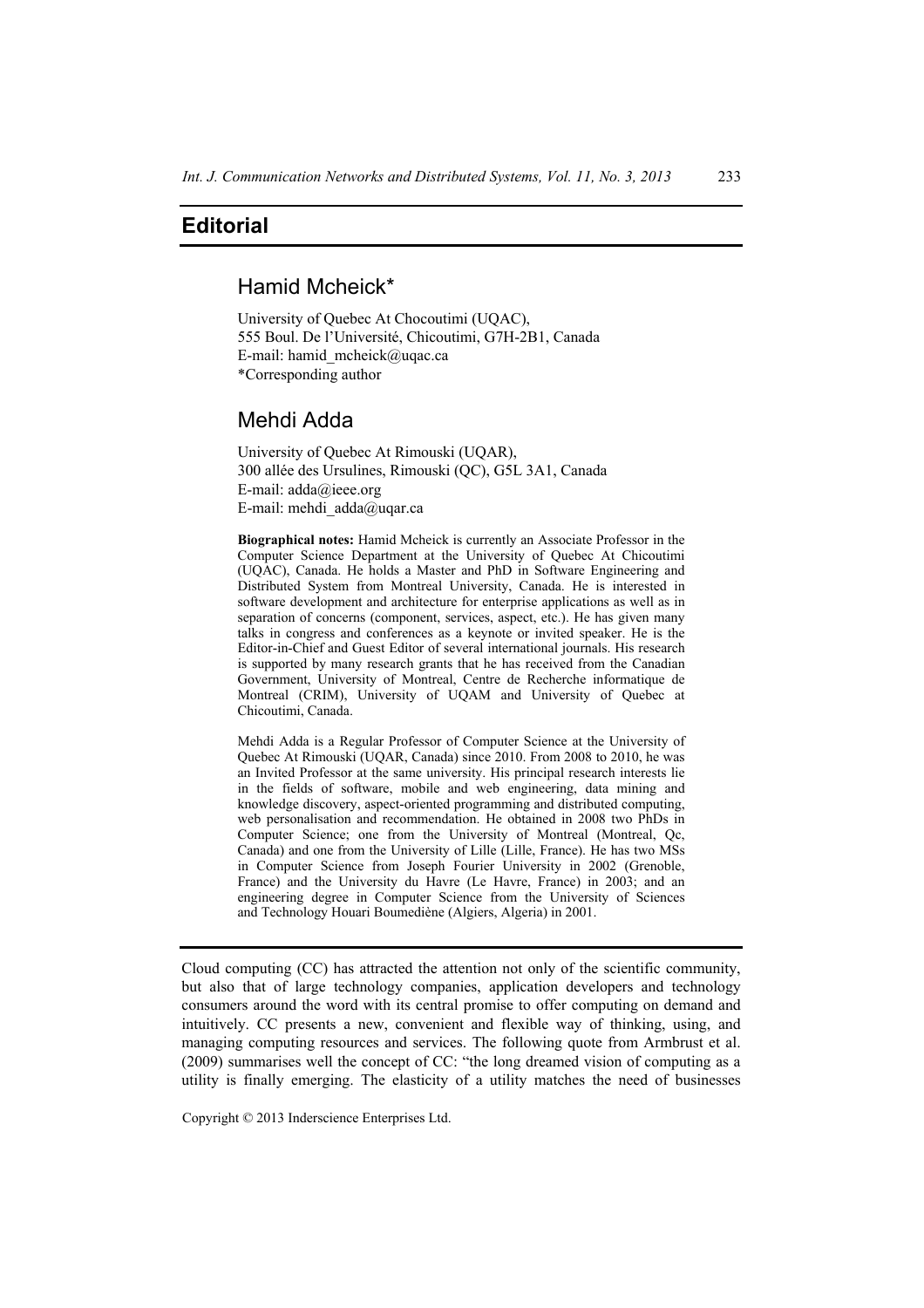#### 234 *H. Mcheick and M. Adda*

providing services directly to customers over the Internet, as workloads can grow (and shrink) far faster than 20 years ago".

CC is a popular new concept of using virtualisation to outsource IT infrastructure of server farms. The emergence of this new concept as a viable solution for deploying virtual machines instead of physical machines was favoured by relatively low prices of computer hardware and increase network capacity. Based on the concept of cloud computing infrastructure, different services may be provided (Mell and Grance, 2009):

- 1 Software as a service (SAAS): The CC structure provides an application service to customers through composable services that run on this infrastructure. Clients are end users of these services and do not care about the installation, configuration and maintenance of software and platforms on which they run. As examples of SAAS services, we cite Google Docs, Zoho, Salesforce.com, etc.
- 2 Platform as a service (PAAS): Development platforms, usually based on high-level programming languages such as python, ruby, etc., are offered as services to developers. Of such services, we cite Amazon Elastic Beanstalk, Google App Engine, Heroku, etc.
- 3 Infrastructure as a service (IAAS): Unlike in PAAS, in IAAS, the user needs to instal, configure and deploy the runtime environment of his/her applications. Amazon EC2 and Microsoft Azure are among existing public IAAS services.

A more general definition of CC is given in Armbrust et al. (2009); where CC is defined as a computing style that enables organisations access to a shared and elastic set of resources (servers, networks, storage, applications, services, etc.). It aims to ease resource management and provisioning, and reduce service provider interaction.

The main characteristics and preoccupations of CC are: scalability and elasticity, virtualisation, geographic distribution and homogeneity, service orientation, security and privacy, ubiquitous network access, etc. Computing style in CC must meet the computing needs, such as abstraction, dynamism and resources sharing.

- 1 Abstraction: Focus on core business instead of worrying about the infrastructure, its security and updates. Those are left to CC provider.
- 2 Dynamism: Dynamically add new computing resources as business grows.
- 3 Resources: CC is built from the ground up or resources sharing. It is one of the promises of CC: optimise resource utilisation.

Being just in its infancy, CC is not without limitations and issues that are still open, it offers new opportunities with their batches of challenges (Jeffery and Neidecker-Lutz, 2010). These challenges are discussed in this special issue.

In this special issue of *International Journal of Communication Networks and Distributed Systems* (*IJCNDS*), the aim is to publish research contributions that significantly advance the state-of-the-art research in development through CC and service oriented computing to improve software quality of information systems.